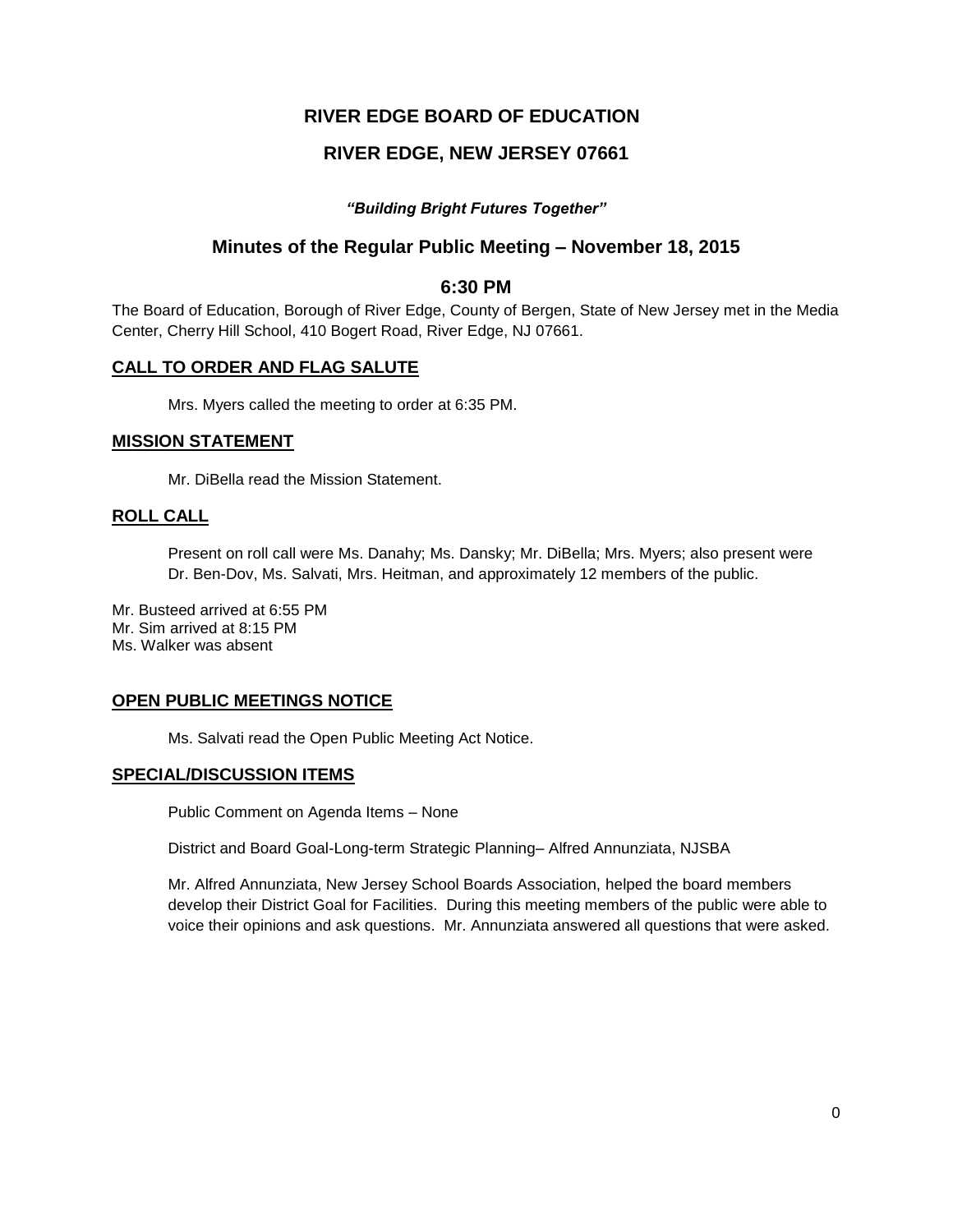## **REPORTS**

### **SUPERINTENDENT**

Dr. Ben-Dov reported on the following:

- There was a State Parent Advocacy Network (SPAN) meeting last night at Cherry Hill School that was organized by Region V. It was well attended by 45 people.
- The first Bi-Borough meeting took place today with Ms. Diminich and the River Edge and Oradell administrators. They discussed curriculum, instruction, assessment, and Parent Academy. A Report Card Committee with Oradell will start in December.
- There was one potential HIB Incident to report. It involved two Roosevelt  $5<sup>th</sup>$  graders (Student A) made religious, verbal comments to another Roosevelt 5th grader (Student B). It was investigated and found not to be HIB related. Consequences were given in accordance with the River Edge Code of Conduct.
- There is a professional development day for teachers and paraprofessionals on November  $20<sup>th</sup>$ . They will be trained in the efficient use of paraprofessionals in the classrooms.
- Dr. Ben-Dov gave the board members a PARCC update. She stated district information will be available starting on November 23<sup>rd</sup>. Individual student reports are expected by December 3<sup>rd</sup> and will be sent to parents within a week.
- There was an extended evacuation drill this month for faculty and students. We are trying to plan a Town Meeting in January for all questions that arose during this drill.
- The fall edition of R.E.A.C.H. is now live
- Parent/Teacher Conferences are on Monday, November 23rd and Tuesday, November 24<sup>th</sup>.
- An exploration trip to research STEM Labs (Science, Technology, Engineering, Math) is planned for December  $2^{nd}$  at Dwight Englewood School. Dr. Ben-Dov will report on this at the next board meeting.

### **PRINCIPALS**

Mrs. Heitman reported on the following:

- Pre-k and Kindergarten has finished a fire safety unit
- Building Bridges and Building Connections visited the Liberty Science Center. A representative from the Liberty Science Center came to our school to meet with the students and teachers to design the program for them.
- The fifth graders are working on science weather projects. The Franklin Institute came with really great science topics for grades kindergarten through sixth grade.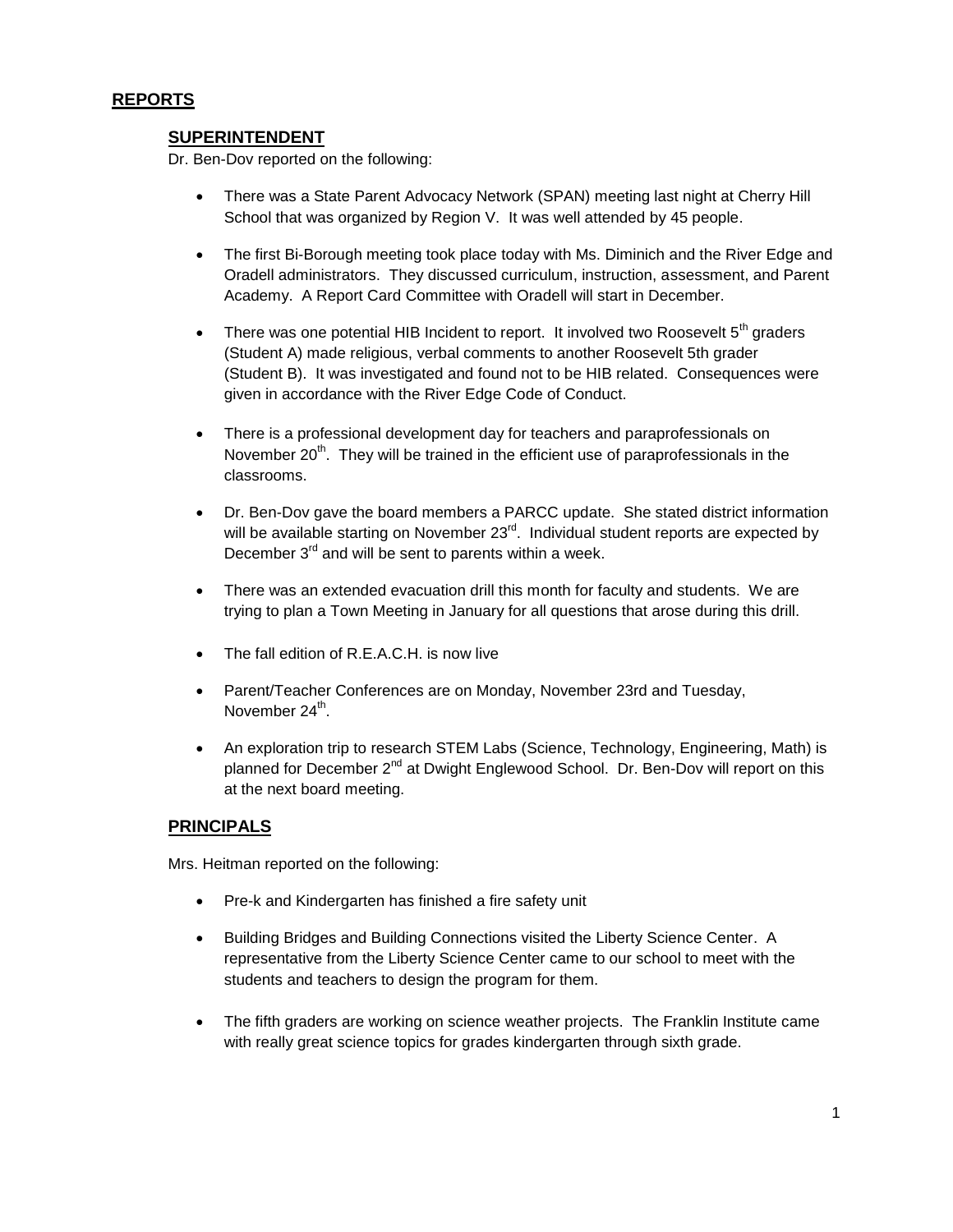- Students can take books out online now and have them put on hold. They can also take out eBooks using any device.
- Multicultural themes are happening throughout the schools. During Veterans Day the Student Council created a book to say thank you to our veterans in all languages.
- Google Expedition Program came to Roosevelt School. It is a virtual reality program where the students get to experience events such as going to the moon and swimming with the sharks.

# **BOARD SECRETARY**

Ms. Salvati reported on the following:

- Ms. Salvati had her exit conference for the audit last week with Gary Higgins, Lerch, Vinci & Higgins, LLP. He had no findings, but offered her suggestions for the future. He asked if the board can approve the Comprehensive Annual Financial Report at the next board meeting. He can come in January to present the audit report to the board.
- On tonight's agenda there is a motion to approve the resignation of board member Wendy Walker. Ms. Salvati has advertised the board vacancy in The Record and Town News. She will have it e-blasted to parents and put on the district website after the resignation is accepted.
- There are new state regulations for bus drivers who drive special education students. Region V will take care of the training for the River Edge bus driver.

## **PRESIDENT**

Mrs. Myers reported on the following:

- Mrs. Myers attended a Mayor and Council meeting Monday night. Parking on Bogert Road during the school day was discussed.
- Mrs. Myers stated Cherry Hill School parking needs to be addressed at an upcoming meeting.

## **COMMITTEES**

- Ms. Dansky spoke about the Curriculum Meeting that was held with Ms. Diminich on November 11<sup>th</sup>.
- Ms. Danahy attended a district Technology Meeting. She said there will be another meeting on December 2<sup>nd</sup>.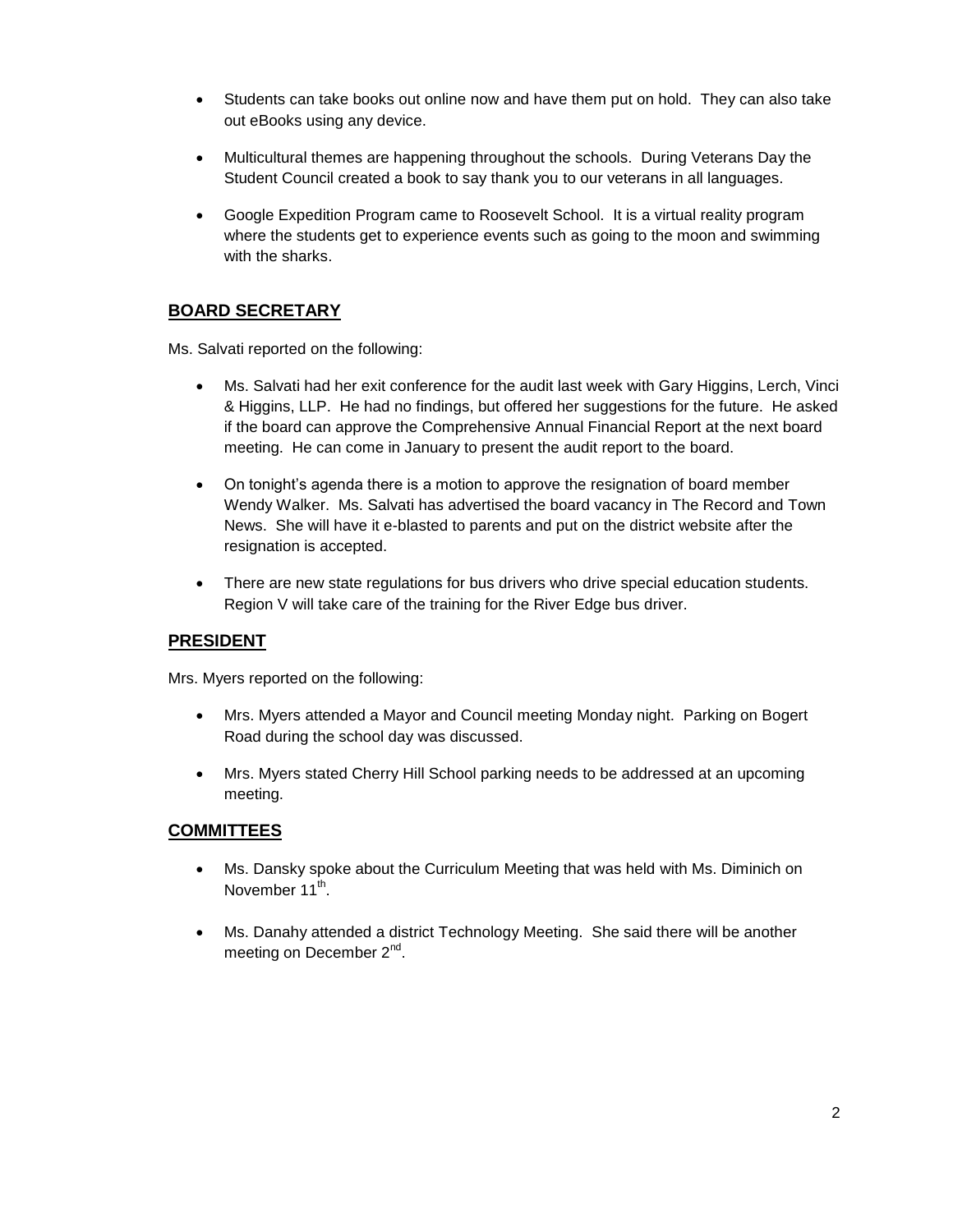## **MOTIONS TO BE ACTED UPON**

### **A. ADMINISTRATION/POLICY**

- **1.** That the Board of Education approve the staff development and travel as per the schedules for November 2015 including relevant mileage reimbursement. (Addendum)
- **2**. That the Board of Education approve the 2016 Board of Education Meeting Dates as follows:

| Date              | School                    |
|-------------------|---------------------------|
| January 6, 2016   | Roosevelt School          |
| January 20, 2016  | <b>Cherry Hill School</b> |
| February 3, 2016  | Roosevelt School          |
| February 24, 2016 | <b>Cherry Hill School</b> |
| March 2, 2016     | Roosevelt School          |
| March 16, 2016    | Cherry Hill School        |
| April 6, 2016     | Roosevelt School          |
| April 20, 2016    | Cherry Hill School        |
| May 4, 2016       | Roosevelt School          |
| May 18, 2016      | Cherry Hill School        |
| June 8, 2016      | Roosevelt School          |
| June 29, 2016     | <b>Cherry Hill School</b> |

- **3**. That the Board of Education approve the following to attend the TECHSPO Conference from January 28 – January 29, 2016 in Atlantic City, New Jersey
	- Dr. Tova Ben-Dov Denise Heitman Michael Henzel

#### **Motion by: Mr. Busteed Seconded by: Mr. DiBella**

Ayes: Mr. Busteed, Ms. Danahy, Ms. Dansky, Mr. DiBella, Mr. Sim, Mrs. Myers Nays: None

#### **B. CURRICULUM/EDUCATION** - None

#### **C. BUILDING & GROUNDS** - None

#### **D. FINANCE/GRANTS/GIFTS**

**1**. That the Board of Education approve the bills & claims dated November 2015 totaling \$429,265.99 including checks #37895 through #38004. Payrolls dated October 15, 2015 and October 30, 2015, totaling \$1,078,950.51 issued therefore, a copy of such warrants list are attached as part of these minutes. (Addendum)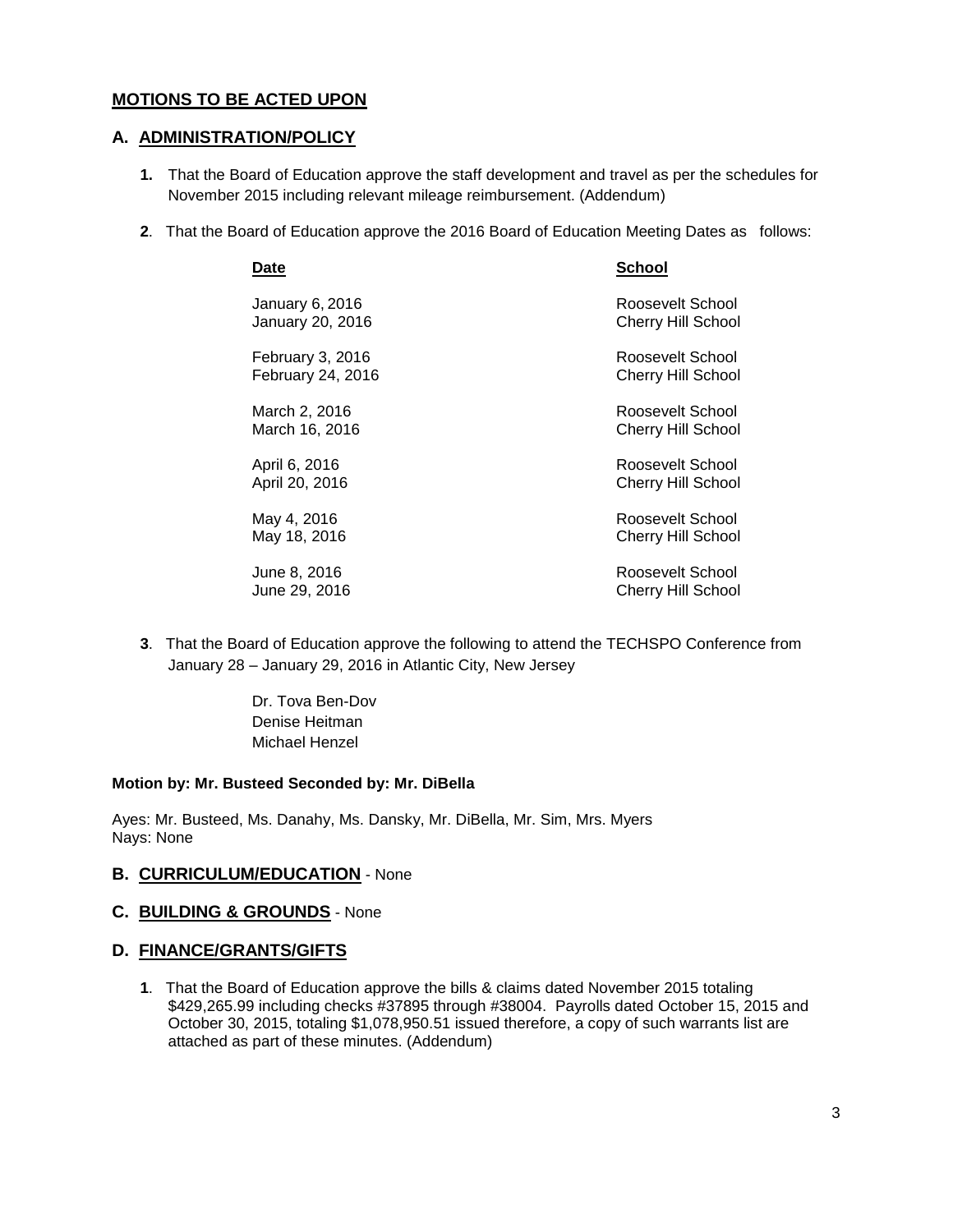- **2**. That the Board of Education approve the Budget Transfers for the school year 2015-2016 as of September 30, 2015. (Addendum)
- **3**. That the River Edge Board of Education approve the Secretary's and Treasurer's Reports for the period ending September 30, 2015.

Further, we certify that as of September 30, 2015 after review of the secretary's monthly financial report (appropriations section) and upon consultation with the appropriate district officials, to the best of our knowledge no major account or fund has been over expended in violation of N.J.A.C. 6A:23-2.11 and that sufficient funds are available to meet the districts financial obligation for the remainder of the fiscal year. (Addendum)

**4**. The Board of Education approve the Budget Calendar for the 2016-2017 school year budget.

#### **Motion by: Mr. DiBella Seconded by: Mr. Sim**

Ayes: Mr. Busteed, Ms. Danahy, Ms. Dansky, Mr. DiBella, Mr. Sim, Mrs. Myers Nays: None

## **E. PERSONNEL**

**1**. That the Board of Education approve the following teachers for the Cycle II of the Post Dismissal Instructional Academy for the 2015-2016 School Year:

| <b>Cherry Hill</b> | <b>Roosevelt</b>         |
|--------------------|--------------------------|
| Deborah Auriemma   | <b>Whitney Castellvi</b> |
| Kaitlyn Burke      | Lauren Della Torre       |
| Reem Halabi        | <b>Ashley Denn</b>       |
| Emma Halik         | <b>Wendy Otis</b>        |
| June Karpowich     | <b>Beth Unanue</b>       |
| Noy Sapir          |                          |

- **2**. That the Board of Education, with the recommendation of the Superintendent approve Megan Lee-Fittizzi, Student for Occupational Therapy Fieldwork Level I observation, one day per week starting January 27, 2016 through May 11, 2016.
- **3**. That the Board of Education, with the recommendation of the Superintendent approve Erin Smith as a Student Teacher from January 11, 2016 to April 27, 2016.
- **4**. That the Board of Education, with the recommendation of the Superintendent approve Erin Smith as a Substitute Teacher for the 2015-2016 School Year.
- **5**. That the Board of Education accept, with regret, the resignation of Wendy Walker, Trustee, from the Board of Education effective November 16, 2015.

#### **Motion by: Mr. Sim Seconded by: Ms. Dansky**

Ayes: Mr. Busteed, Ms. Danahy, Ms. Dansky, Mr. DiBella, Mr. Sim, Mrs. Myers Nays: None